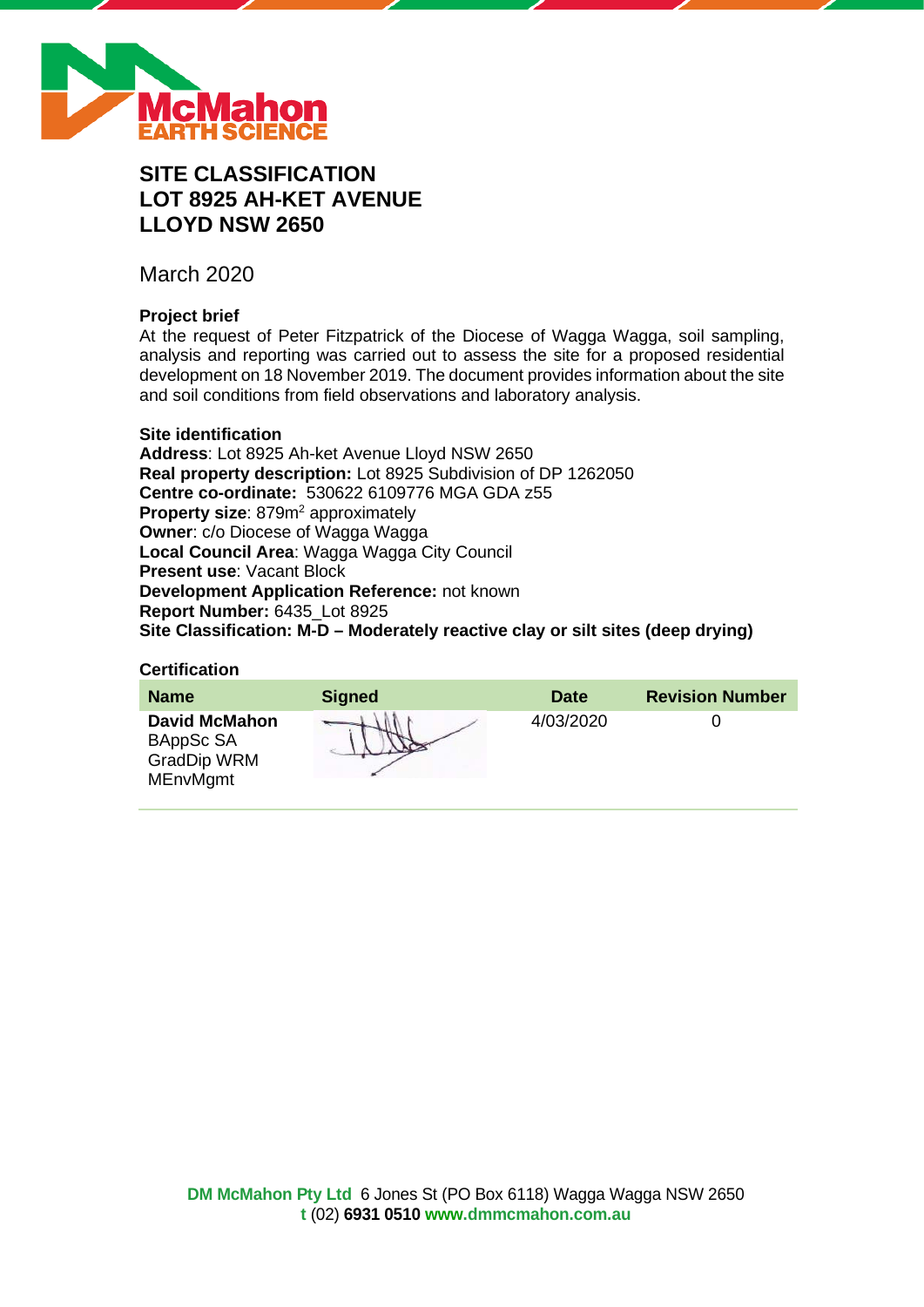# **Physical characteristics of the site**

A desktop review and investigation of the topography, hydrology, soil, lithology, geology and hydrogeology of the site has been undertaken and are as follows:

# **Topography**

The Lake Albert 1:25,000 Topographic Map (Sheet 8327-1S) indicates that the site is located at an elevation of approximately 243m AHD. The site landform is classed as a simple slope and the slope class is gently inclined.

# **Vegetation**

The site is devoid of vegetation.

# **Hydrology**

The nearest named waterway is Stringybark Creek located 3414m to the south east of the site. Due to the relative incline of the site, rainfall is likely to both run off and infiltrate into the relatively permeable topsoil.

# **Weather**

The average rainfall for Wagga Wagga is approximately 526.8mm per annum, with the wettest months being October, June and July. Annual mean evaporation for the region is 1715.5mm with mean daily evaporation ranges from 1.2mm in July to 9.2mm in January. Wagga Wagga is characterised by cold wet winters and hot dry summers with mean maximum temperatures ranging from 12.9°C in July to 31.9 °C in January and mean minimum temperatures ranging from 1.3ºC in July to 15.9ºC in February. Rainfall, temperature and evaporation data from Wagga Wagga Agricultural Institute 73127 (www.bom.gov.au).

# **Soil & Landform**

The site lies within the mapping unit ld from the Soil Landscapes of the Wagga Wagga 1:100 000 Sheet (DLWC, 1997). The map unit ld is described as:

# *ld – Lloyd (Erosional Landscapes)*

*Landscape*: rolling low hills on Ordovician metasedimentary rocks. Local relief 30–90 m; slopes 10–20%. Broad crests and ridges; long waning mid to lower slopes; broad drainage depressions. Variable rock outcrop 0–50%. Extensively to completely cleared mid to high open-forest.

*Soils*: shallow (<0.5 m), moderately well-drained Paralithic Leptic Rudosols (Lithosols) on some crests, ridges and upper slopes; deep (1.0–1.5 m), imperfectly drained Red Kurosols (Red Podzolic Soils) on other crests and upper slopes; moderately deep (0.5– 1.0m), moderately well-drained Red Chromosols and Kurosols (Red Podzolic Soils) on mid to lower slopes; and moderately deep (0.5–1.0 m), imperfectly drained Brown Kurosols (Yellow Podzolic Soils) in drainage lines.

*Limitations*: high erosion hazard; steep slopes (localised); localised rock outcrop; localised poor drainage; localised waterlogging; foundation hazard (localised); mass movement; shallow, stony and strongly acid soils (on ridges and upper slopes); localised aluminium toxicity; localised salinity.

#### **Lithology and Geology**

Undivided Ordovician metasedimentary rocks—thinly interbedded siltstones, shales and phyllites, with minorschists and minor quartzites. Lithology is highly variable

over a short distance. Relatively thick (1 m to several metres) colluvial and slopewash clayey sediments occur on lower slopes and in drainage depressions. There is generally no rock outcrop, but occasionally <50% (at sites usually underlain by sandstone).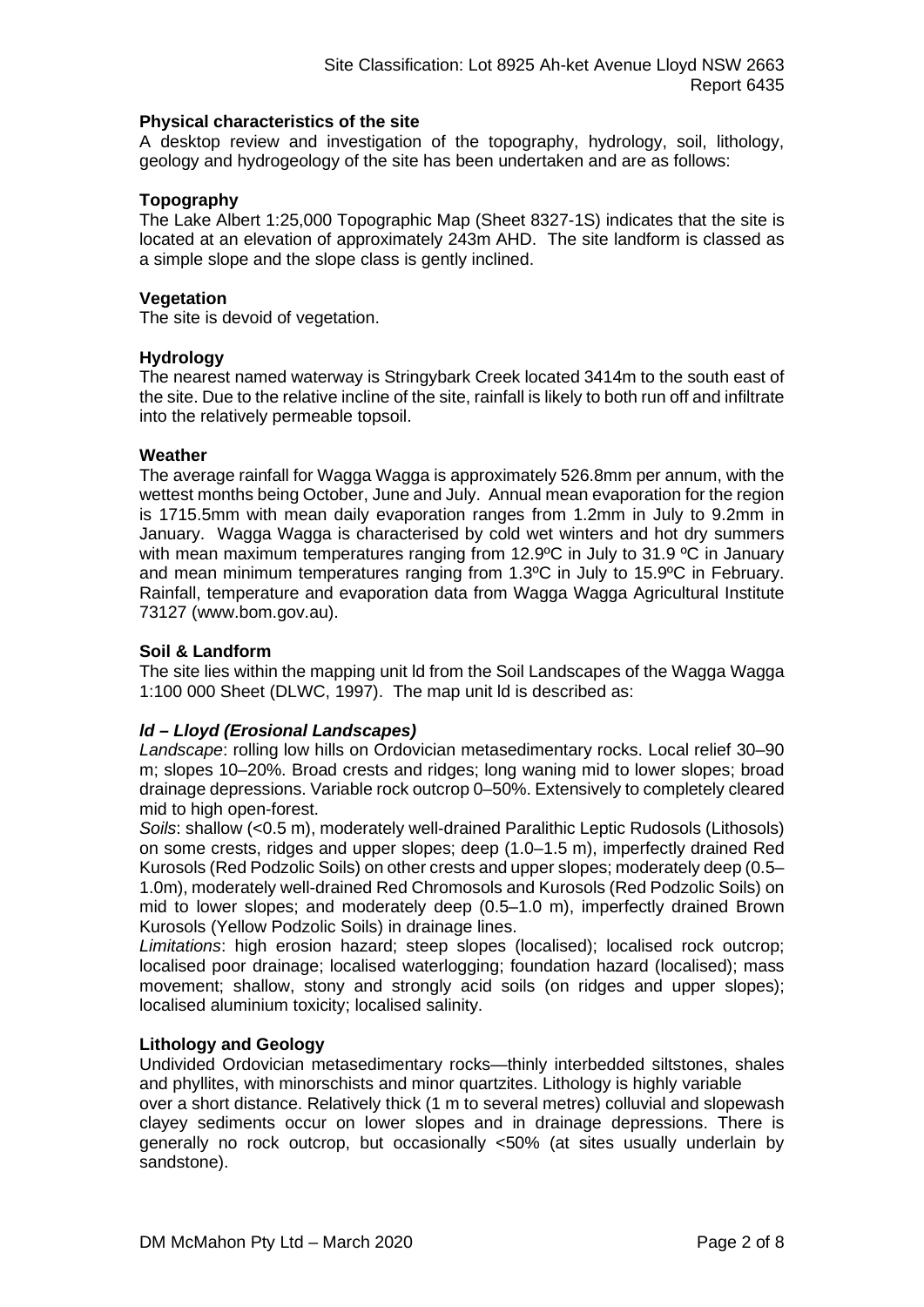# **Hydrogeology**

From the Geoscience Australia hydrogeology dataset, the groundwater beneath the site is described as porous, extensive highly productive aquifers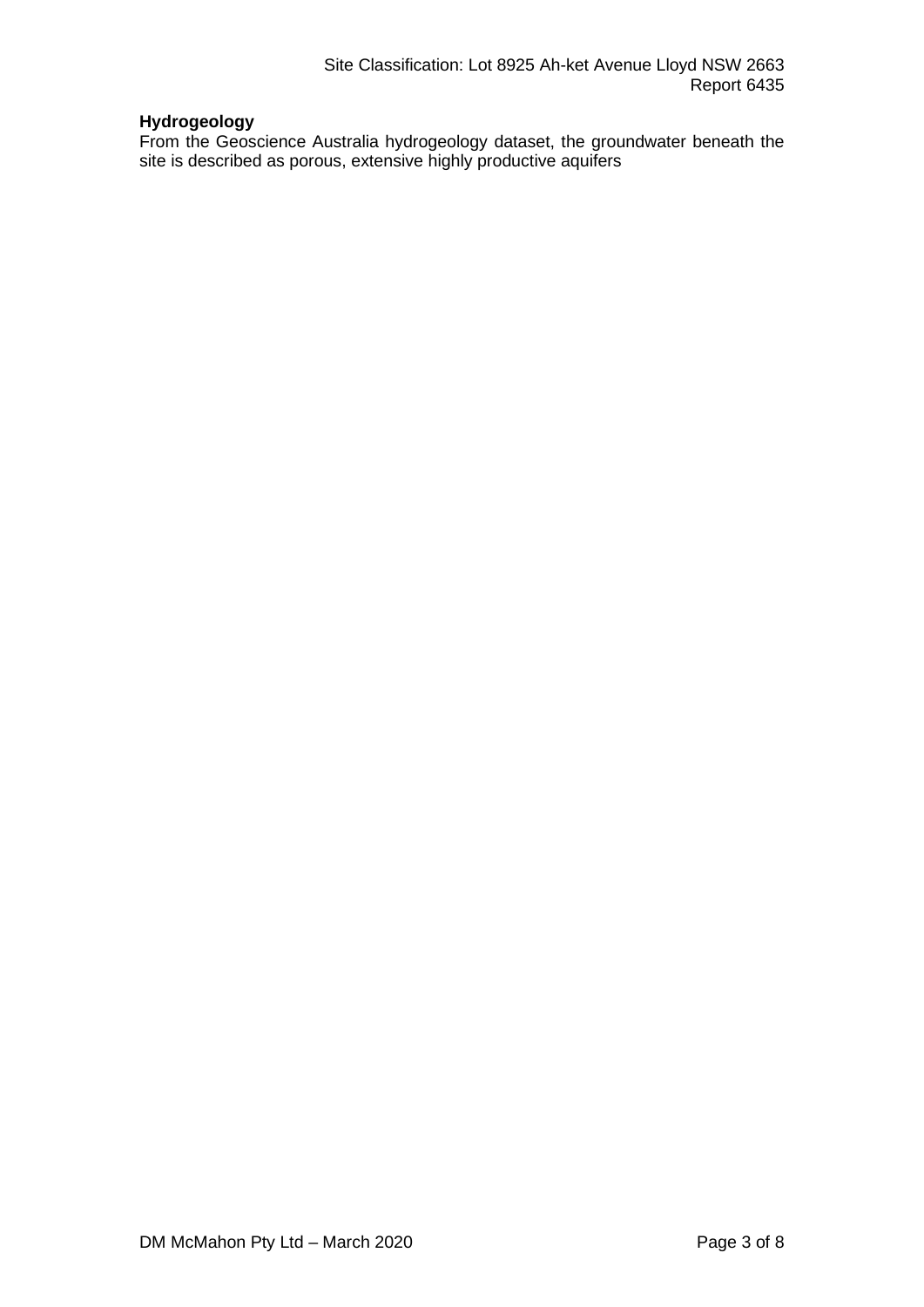# **Site Condition**

Through site investigation, field observations, in situ tests and laboratory analysis the following site geotechnical model has been developed. Details of the general conditions encountered with a field description of the soil, engineering properties and the location of the boreholes can be seen as follows, Table 1, Figure 1.

| <b>Soil</b><br><b>Origin</b> | <b>Depth</b><br>(m) | <b>Class</b><br><b>(AS17</b><br>26<br>$-2017)$ | Soil Name /<br><b>Description</b> | Grain<br><b>Size</b> | <b>Primary</b><br><b>Colour</b> | <b>Mottle</b><br><b>Colour</b> | <b>Mois-</b><br>ture | Plas-<br>ticity | <b>Consis-</b><br>tency | <b>Observations</b><br>and/or comments | <b>Engineering</b><br><b>Properties</b> |
|------------------------------|---------------------|------------------------------------------------|-----------------------------------|----------------------|---------------------------------|--------------------------------|----------------------|-----------------|-------------------------|----------------------------------------|-----------------------------------------|
| <b>Borehole 1</b>            |                     |                                                |                                   |                      |                                 |                                |                      |                 |                         |                                        |                                         |
| <b>FILL</b>                  | $0.0 - 0.8$         | <b>CI</b>                                      | <b>Silty Sandy</b><br><b>CLAY</b> | Fine/<br>Coarse      | Grey                            | Light/<br>Pale<br>Yellow       | D                    | Low             | Very<br><b>Stiff</b>    |                                        |                                         |
| <b>FILL</b>                  | $0.8 - 1.5$         | <b>CI</b>                                      | <b>Silty Sandy</b><br><b>CLAY</b> | Fine/<br>Coarse      | Grey                            | Light/<br>Pale<br>Yellow       | D                    | Low             | Very<br><b>Stiff</b>    |                                        | Ys<br>Expansivity<br>20-40mm            |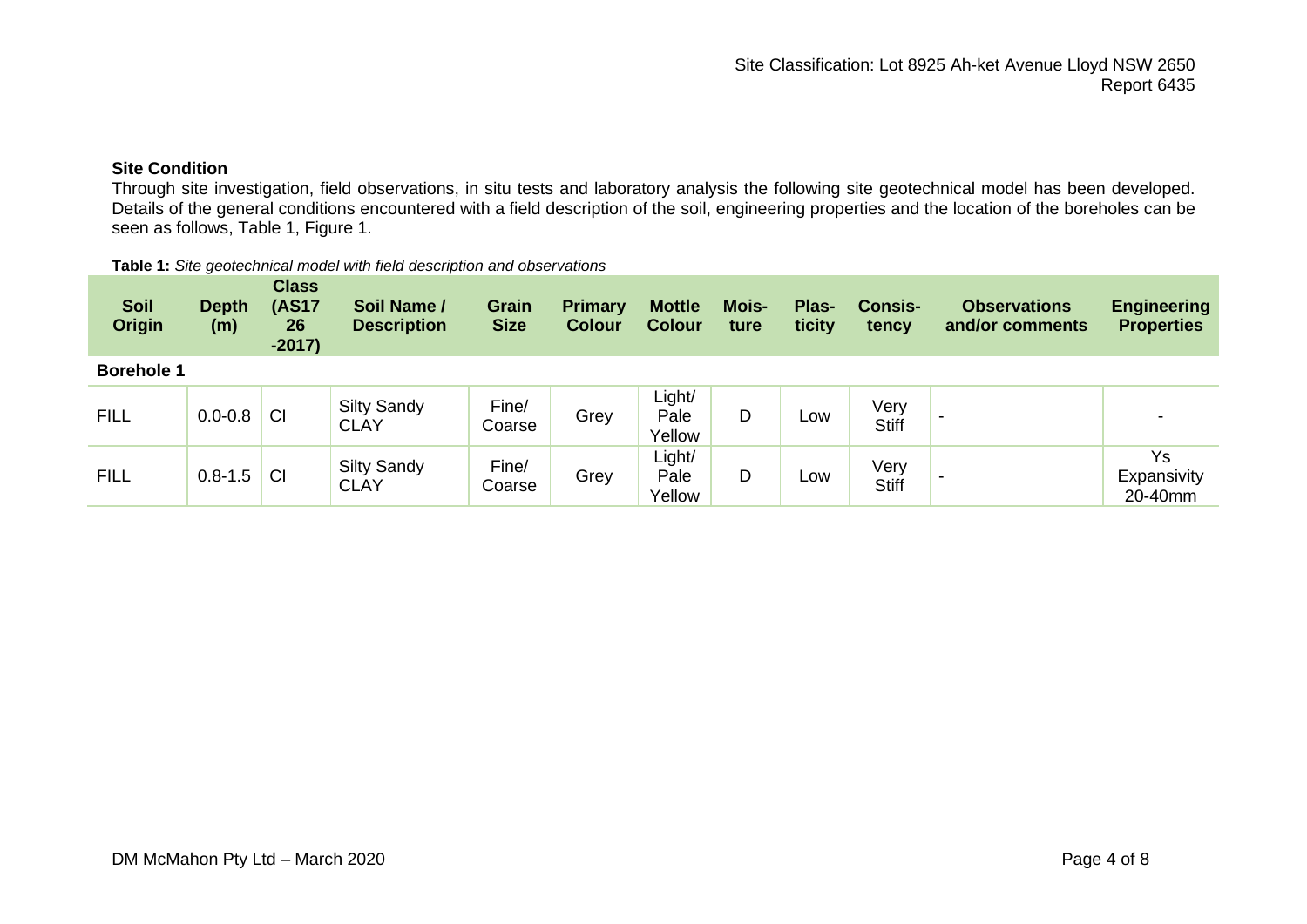

**Figure 1:** *Annotated site plan overlain on aerial photograph depicting borehole locations*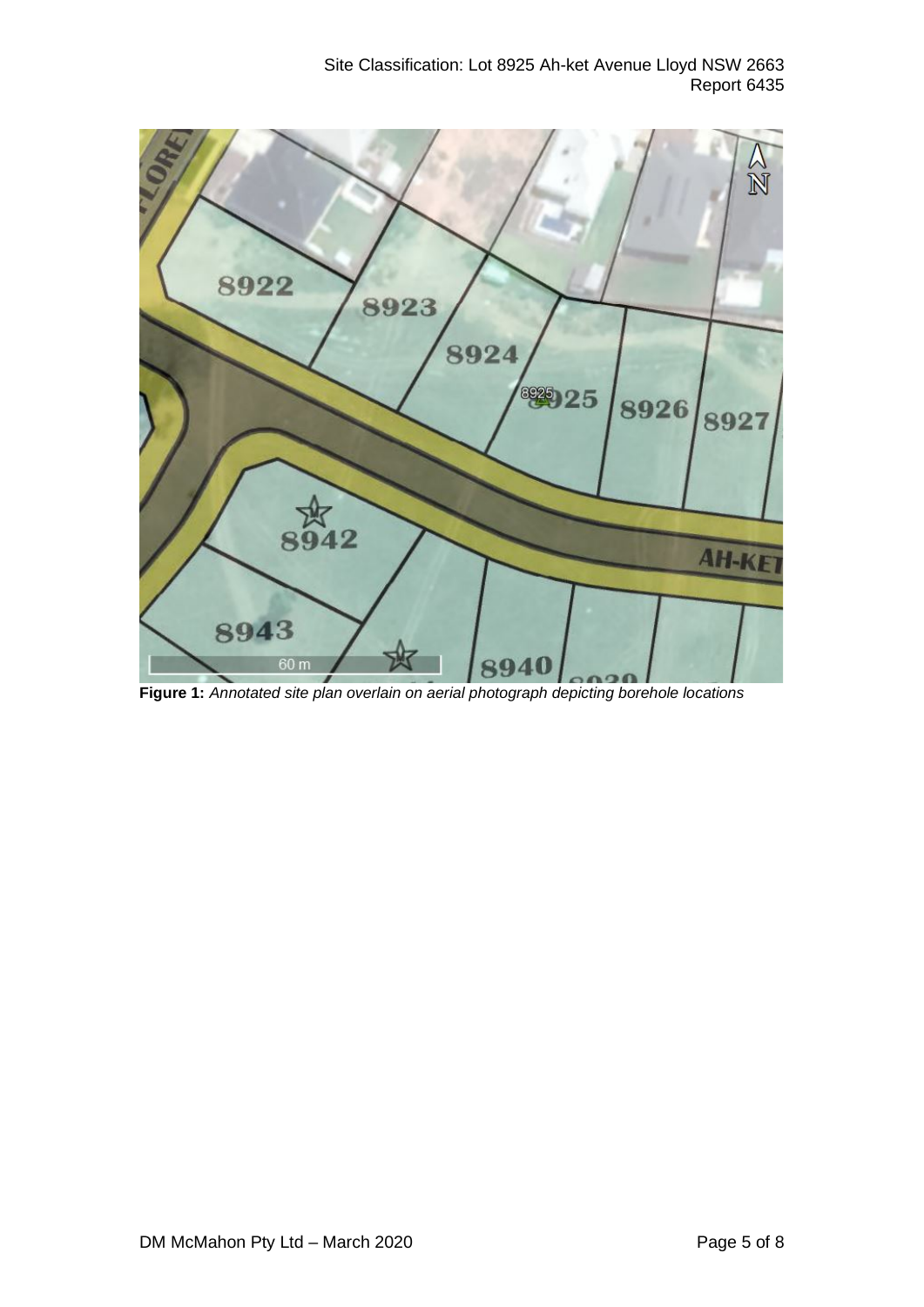# **Site Classification**

Based on the field assessment and laboratory data and assumptions therein the site is classified as **M-D – Moderately reactive clay or silt sites (deep drying), which may experience moderate ground movement from moisture changes** by reference to AS2870:2011.

# **Assumptions**

Site investigation and classification was carried out by reference to AS2870:2011. The proposed building is a single storey residential development.

This classification is based on the footings being founded into the underlying FILL material. If the footings are not into the specified material the site classification will need to be reassessed.

FILL materials where identified on this report are considered as 'controlled fill' in accordance with AS3798 and can be considered suitable for use as foundation/subgrade. Fill certification report ID 'FC19-03'.

Footings may be founded partly on fill and partly on natural material depending on founding depths. As such, footing design may require careful consideration by the structural engineer to minimise potential differential settlement.

An allowable bearing pressure of up to 50kPa and 100kPa for raft slab beams and strip footings respectively may be adopted.

If more than 0.4m of uncontrolled fill is present or placed, or if depth of excavation within the building area extends more than 0.5m below the existing surface, the above classification will need to be reassessed.

Any earthworks on site will be carried out by reference to AS3798: 2007.

If any unconsolidated or saturated soils are encountered during excavation, or conditions that are not alike the above description, the site supervisor should be informed, the work stopped and this office be contacted immediately for further evaluation.

Where trees and large shrubs are removed from the site all roots are to be removed and voids replaced with compacted fill by reference to AS3798:2007.

The soils investigated are all natural ground and no free groundwater was encountered at the time of the investigation.

Site drainage and vegetation limitations are adhered to as per the CSIRO Foundation Management and Footing Performance: A Homeowner's guide, BTF-2011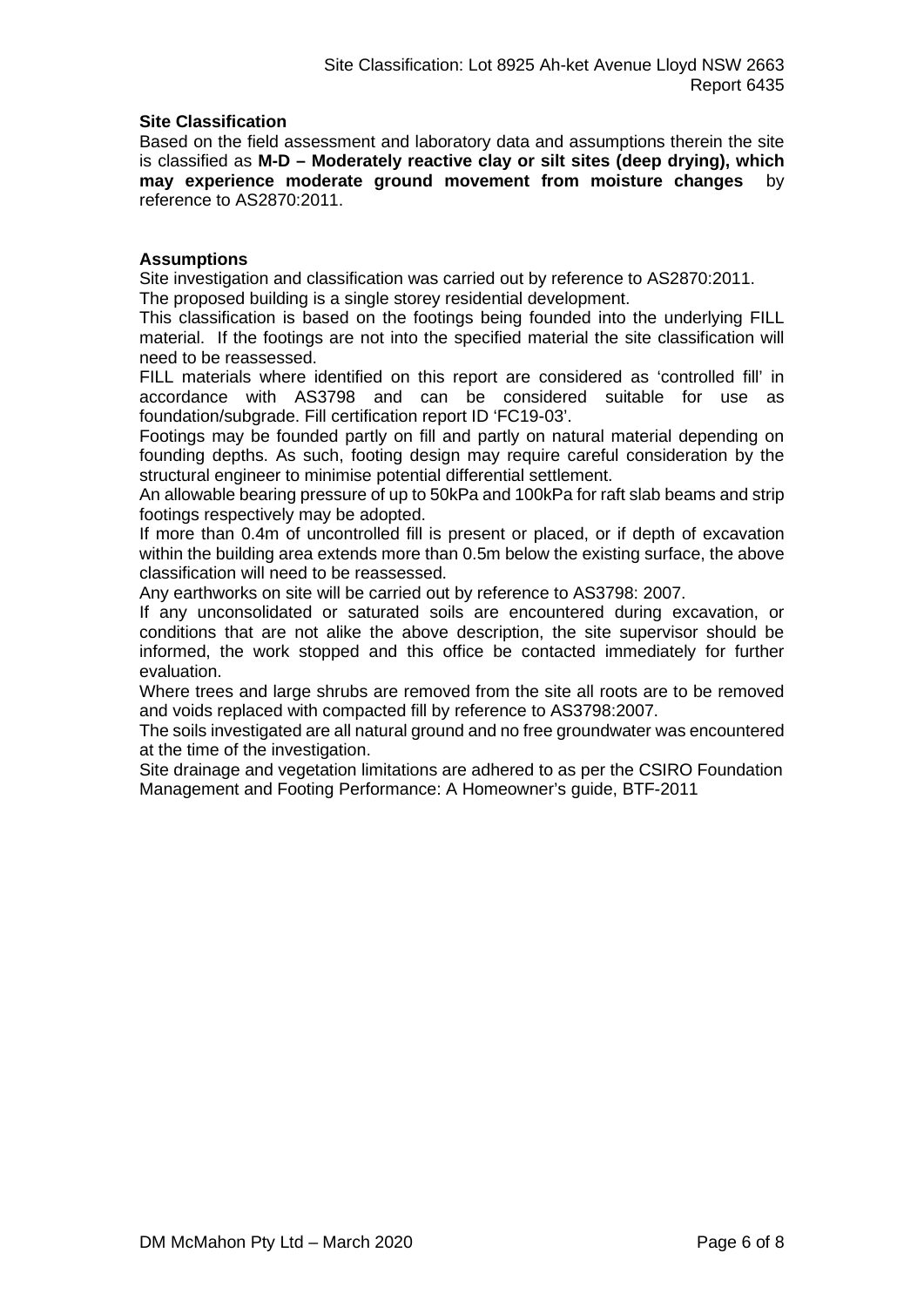# Site Classification: Lot 8925 Ah-ket Avenue Lloyd NSW 2663 Report 6435

| <b>Log Column</b>                |                      | <b>Symbol</b>                      | <b>Definition</b>                                                                                                                                                                                                                                                                                                                                                                                                          |  |  |  |
|----------------------------------|----------------------|------------------------------------|----------------------------------------------------------------------------------------------------------------------------------------------------------------------------------------------------------------------------------------------------------------------------------------------------------------------------------------------------------------------------------------------------------------------------|--|--|--|
| Soil Origin                      |                      | <b>TOPSOIL</b>                     | Mantle of surface and/or near-surface soil often but not always defined by high levels of organic<br>material, both dead and living. Remnant topsoils are topsoils that subsequently been buried by<br>other transported soils. Roots of trees may extend significantly into otherwise unaltered soil and<br>the presence of roots is not a sufficient reason for describing a material as topsoil.                        |  |  |  |
|                                  |                      | <b>FILL</b>                        | Any material which has been placed by anthropogenic processes                                                                                                                                                                                                                                                                                                                                                              |  |  |  |
|                                  |                      | Alluvial                           | Deposited by streams and rivers                                                                                                                                                                                                                                                                                                                                                                                            |  |  |  |
|                                  |                      | Colluvial                          | Soil and rock debris transported down slope by gravity, with or without the assistance of flowing<br>water and generally deposited in gullies or at the base of slopes. Colluvium is often used to<br>refer to thicker deposits such as those formed from landslides, whereas the term 'slopewash'<br>may be used for thinner and more widespread deposits that accumulate gradually over longer<br>geological timeframes. |  |  |  |
|                                  |                      | Extremely<br>weathered<br>material | Formed directly from in situ weathering of geological formations. Although this material is of soil<br>strength, it retains the structure and/or fabric of the parent rock material.                                                                                                                                                                                                                                       |  |  |  |
|                                  |                      | Residual                           | Formed directly from in situ weathering of geological formations. These soils no longer retain<br>any visible structure or fabric of the parent soil or rock material                                                                                                                                                                                                                                                      |  |  |  |
| <b>Class</b>                     |                      | GW                                 | Gravel and gravel-sand mixtures, little to no fines                                                                                                                                                                                                                                                                                                                                                                        |  |  |  |
| (AS1726-<br>2017)                |                      | GP                                 | Gravel and gravel-sand mixtures, little to no fines, uniform gravels                                                                                                                                                                                                                                                                                                                                                       |  |  |  |
|                                  |                      | GМ                                 | Gravel-silt mixtures and gravel-sand-silt mixtures                                                                                                                                                                                                                                                                                                                                                                         |  |  |  |
|                                  |                      | GC                                 | Gravel-clay mixtures and gravel-sand-clay mixtures                                                                                                                                                                                                                                                                                                                                                                         |  |  |  |
|                                  |                      | SW                                 | Sand and gravel-sand mixtures, little to no fines                                                                                                                                                                                                                                                                                                                                                                          |  |  |  |
|                                  | Coarse grained soils | <b>SP</b>                          | Sand and gravel-sand mixtures, little to no fines                                                                                                                                                                                                                                                                                                                                                                          |  |  |  |
|                                  |                      | <b>SM</b>                          | Sand-silt mixtures                                                                                                                                                                                                                                                                                                                                                                                                         |  |  |  |
|                                  |                      | SC                                 | Sand-clay mixtures                                                                                                                                                                                                                                                                                                                                                                                                         |  |  |  |
|                                  |                      | ML                                 | Inorganic silt and very fine sand, rock flour, silty or clayey fine sand or silt with low plasticity                                                                                                                                                                                                                                                                                                                       |  |  |  |
|                                  |                      | CL, CI                             | Inorganic clays of low to medium plasticity, gravelly clay, sandy clay                                                                                                                                                                                                                                                                                                                                                     |  |  |  |
|                                  | grained soils        | OL                                 | Organic silt                                                                                                                                                                                                                                                                                                                                                                                                               |  |  |  |
|                                  |                      | MН                                 | Inorganic silt                                                                                                                                                                                                                                                                                                                                                                                                             |  |  |  |
| Fine                             |                      | CН                                 | Inorganic clays of high plasticity                                                                                                                                                                                                                                                                                                                                                                                         |  |  |  |
|                                  |                      | OH                                 | Organic clay of medium to high plasticity, organic silt                                                                                                                                                                                                                                                                                                                                                                    |  |  |  |
|                                  |                      | Pt                                 | Peat, highly organic soil                                                                                                                                                                                                                                                                                                                                                                                                  |  |  |  |
| Soil Name/<br><b>Description</b> |                      | SAND                               | Coarse grained soil                                                                                                                                                                                                                                                                                                                                                                                                        |  |  |  |
|                                  |                      | <b>SILT</b><br><b>CLAY</b>         | Fine grained soil - low dry strength, low wet toughness and dilatancy<br>Fine grained soil – high dry strength, high wet toughness and plasticity                                                                                                                                                                                                                                                                          |  |  |  |
| <b>Grain Size</b>                |                      | Coarse                             | >2mm                                                                                                                                                                                                                                                                                                                                                                                                                       |  |  |  |
|                                  |                      | Medium                             | $0.06 - 2mm$                                                                                                                                                                                                                                                                                                                                                                                                               |  |  |  |
|                                  |                      | Fine                               | $<$ 0.06 $mm$                                                                                                                                                                                                                                                                                                                                                                                                              |  |  |  |
| <b>Moisture</b>                  |                      | D                                  | Dry                                                                                                                                                                                                                                                                                                                                                                                                                        |  |  |  |
|                                  |                      | Τ                                  | <b>Moderately Moist</b>                                                                                                                                                                                                                                                                                                                                                                                                    |  |  |  |
|                                  |                      | М                                  | Moist                                                                                                                                                                                                                                                                                                                                                                                                                      |  |  |  |
|                                  |                      | W                                  | Wet                                                                                                                                                                                                                                                                                                                                                                                                                        |  |  |  |
| <b>Plasticity</b>                |                      | Non-plastic                        | Not applicable                                                                                                                                                                                                                                                                                                                                                                                                             |  |  |  |
|                                  |                      | Low                                | Only slight pressure is required to roll the thread of soil near the plastic limit. The thread and<br>lump are weak and soft. The dry specimen crumbles into powder with some finger pressure.                                                                                                                                                                                                                             |  |  |  |
|                                  |                      | Medium                             | Medium pressure is required to roll the thread of soil to near the plastic limit. The thread and<br>lump have medium stiffness. The dry specimen breaks into pieces or crumbles with<br>considerable finger pressure.                                                                                                                                                                                                      |  |  |  |
|                                  |                      | High                               | Considerable pressure is required to roll the thread to near the plastic limit. The thread and the<br>lump have very high stiffness. The dry specimen cannot be broken with finger pressure.<br>Specimen will break into pieces between thumb and a hard surface.                                                                                                                                                          |  |  |  |
| <b>Consistency</b>               |                      | Very Soft (VS)                     | Exudes between fingers when squeezed in hand                                                                                                                                                                                                                                                                                                                                                                               |  |  |  |
|                                  |                      | Soft (S)                           | Can be moulded by light finger pressure                                                                                                                                                                                                                                                                                                                                                                                    |  |  |  |
|                                  |                      | Firm (F)                           | Can be moulded by strong finger pressure                                                                                                                                                                                                                                                                                                                                                                                   |  |  |  |
|                                  |                      | Stiff (St)                         | Cannot be moulded by fingers                                                                                                                                                                                                                                                                                                                                                                                               |  |  |  |
|                                  |                      | Very Stiff (VSt)                   | Can be indented by thumb nail                                                                                                                                                                                                                                                                                                                                                                                              |  |  |  |
|                                  |                      | Hard (H)                           | Can be indented by thumb nail with difficulty                                                                                                                                                                                                                                                                                                                                                                              |  |  |  |
|                                  |                      | Friable (Fr)                       | Can be easily crumbled or broken into small pieces by hand                                                                                                                                                                                                                                                                                                                                                                 |  |  |  |

# **Notes Relating to Results**